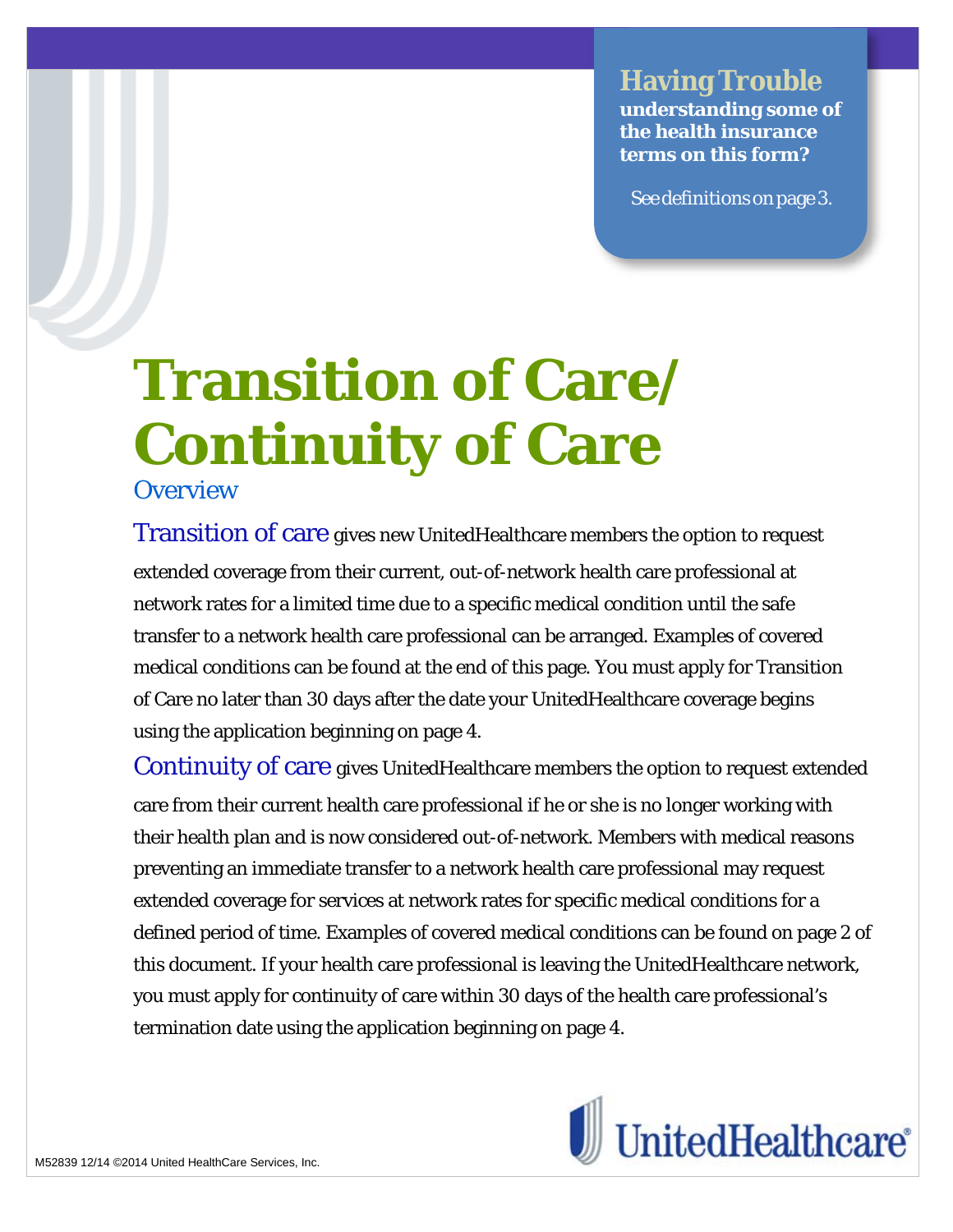#### **How Transition of Care/Continuity of Care Works**

You must already be under active and current treatment (see definition below) by the identified noncontracted health care professional for the condition identified on the Transition of Care/Continuity of Care Application below.

- $\triangleright$  Your request will be evaluated based on applicable state law and accreditation standards.
- $\triangleright$  If your request is approved for the medical condition(s) listed in your application(s), you will receive the network level of coverage for treatment of the specific condition(s) by the health care professional for a defined time frame, as determined by UnitedHealthcare. All other services or supplies must be provided by a network health care professional for you to receive network coverage levels. If your plan includes out-of-network coverage and you choose to continue receiving out-of-network care beyond the timeframe approved by UnitedHealthcare, you must follow your plan's out-of-network requirements, including any prior authorization requirements.
- $\triangleright$  The availability of Transition of Care/Continuity of Care coverage does not guarantee that a treatment is medically necessary or is covered by your plan benefits. Depending on the actual request, a medical necessity determination and formal prior authorization may still be required in order for a service to be covered.

**Examples of medical conditions that may qualify for Transition of Care/ Continuity of Care includes, but is not limited to**:

- **Pregnancy (trimester determined by state requirements) through six weeks post-delivery.** 
	- Transition of Care for the mother does not apply to the newborn. If the care provider or facility is out-of- network for the newborn, please submit a network gap request for services for the newborn by calling the number on your member ID card.
- $\triangleright$  Newly diagnosed or relapsed cancer and currently receiving chemotherapy, radiation therapy or reconstruction.
- $\triangleright$  Transplant candidates or transplant recipients in need of ongoing care due to complications associated with a transplant.
- $\triangleright$  Recent major surgeries in the acute phase and follow-up period (generally six to eight weeks after surgery).
- $\triangleright$  Serious acute conditions in active treatment such as heart attacks or strokes.
- $\triangleright$  Other serious chronic conditions that require active treatment.

**ExamplesofconditionsthatdonotqualifyforTransition of Care/ Continuity of Care include:**

- Routine exams, vaccinations and health assessments.
- $\triangleright$  Chronic conditions such as diabetes, arthritis, allergies, asthma, kidney disease and hypertension that are stable.
- $\triangleright$  Minor illnesses such as colds, sore throats and ear infections.
- $\triangleright$  Elective scheduled surgeries (except as required by state law).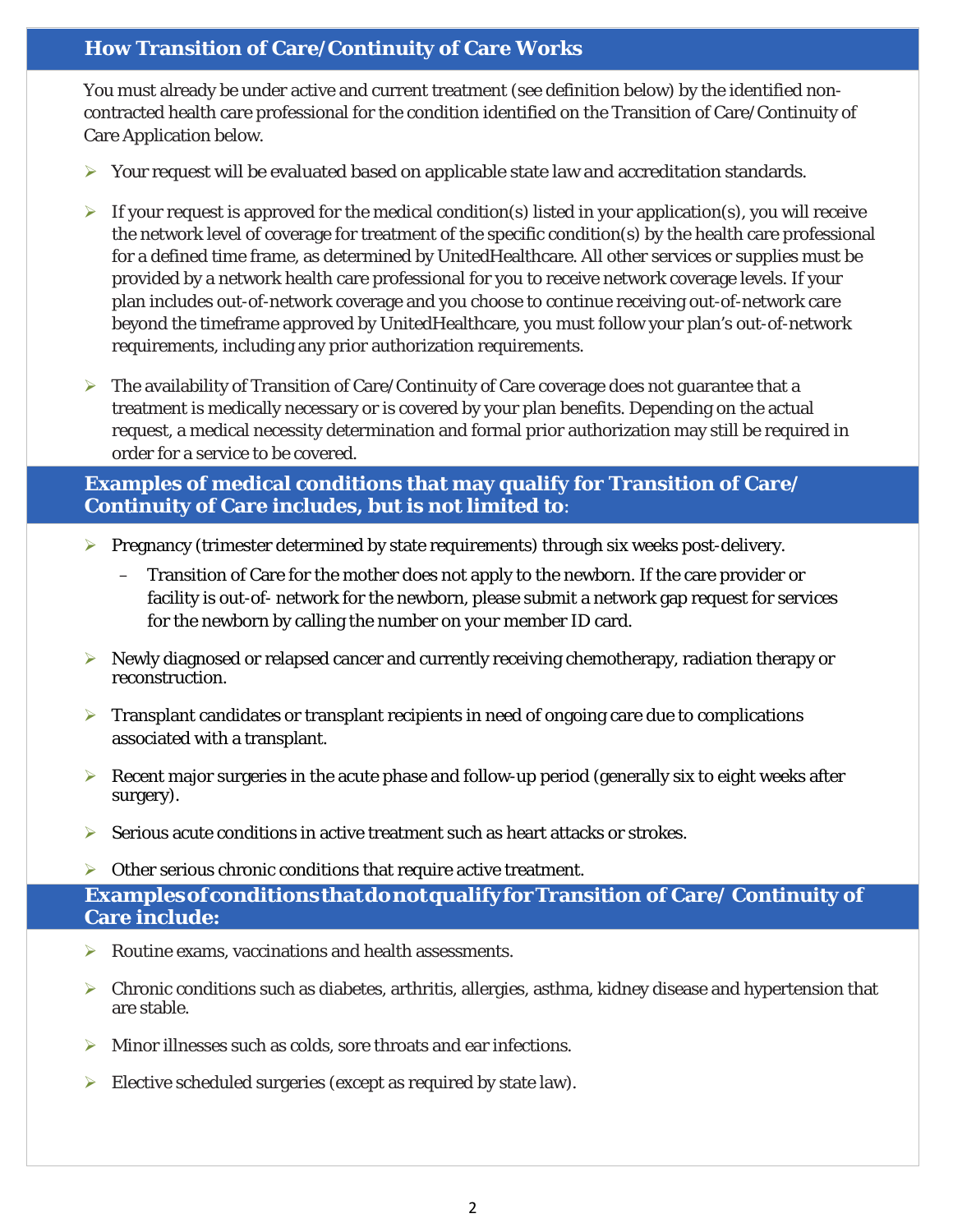#### **Frequently Asked Questions:**

- **Q1.** If my application is approved, how long will I have to transition to a new network health care professional?
- **A.** If UnitedHealthcare determines that transitioning to a participating health care professional is not recommended or safe for the conditions that qualify for Transition of Care/Continuity of Care, services by the approved out-of-network health care professional will be authorized at the network level of benefits for a specified period of time or until care has been completed or transitioned to a participating health care professional, whichever comes first. You must apply for Transition of Care/Continuity of Care within 30 days of the effective date of coverage or within 30 days of the care provider's termination date, or you will not be eligible for the Transition of Care/Continuity of Care service.
- **Q2.** If I am approved for Transition of Care/Continuity of Care for one medical condition, can I receive network coverage for a non-related condition?
- **A.** No. Network coverage levels provided as part of Transition of Care/ Continuity of Care are for the specific medical conditions only and cannot be applied to another condition. If you are seeking Transition of Care/ Continuity of Care coverage for more than one medical condition, you should complete a Transition of Care/ Continuity of Care Application for each specific condition within 30 days after your coverage becomes effective or your health care professional leaves the UnitedHealthcare network.

### Definitions:

- **Transition of Care:** Gives new UnitedHealthcare members the option to request extended coverage from their current, out-of-network health care professional at network rates for a limited time due to a specific medical condition, (see examples below) until the safe transfer to a network health care professional can be arranged.
- **Continuity of Care:** Gives UnitedHealthcare members the option to request extended care from their current health care professional if he or she is no longer working with their health plan and is now considered out-of network.
- **Network:** The facilities, providers and suppliers your health plan has contracted with to provide health care services.
- **Out-of-Network:** Services provided by a non-participating provider.
- **Pre-Authorization:** An assessment for coverage under your health plan before you can get access to medicine or services.
- **Active Course of Treatment:** An active course of treatment typically involves regular visits with the practitioner to monitor the status of an illness or disorder, provide direct treatment, prescribe medication or other treatment or modify a treatment plan. Discontinuing an active course of treatment could cause a recurrence or worsening of the condition under treatment and interfere with recovery. Generally an active course of treatment is defined as within the last 30 days, but is evaluated on a case by case basis.

See other health care and health insurance terms and definitions at **justplainclear.com**.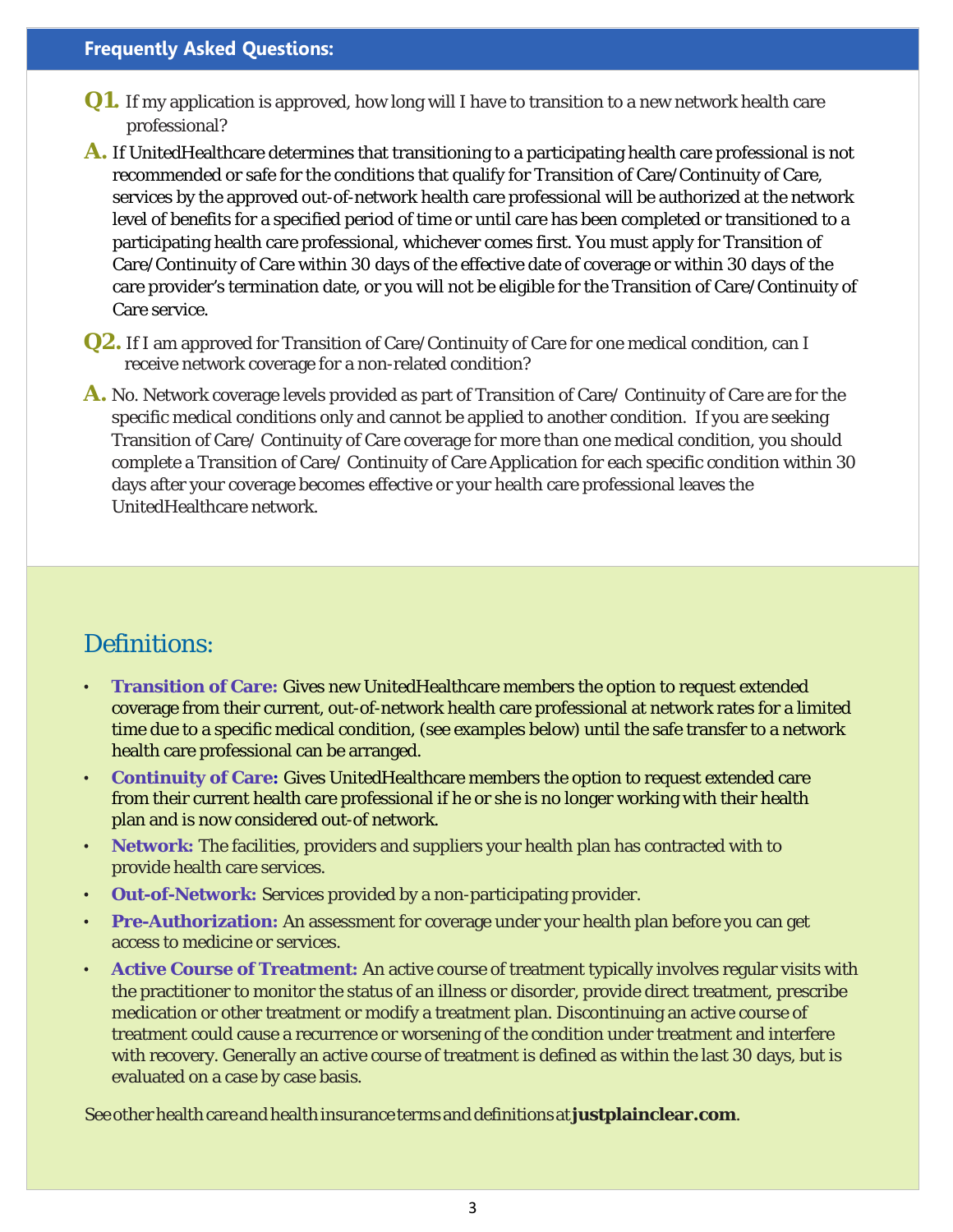# **Transition of Care/ Continuity of Care Application**



#### **To complete this application:**

- Please make sure all fields are completed.
- When the application is complete, it must be signed by the member for whom the Transition of Care/ Continuity of Care is being requested. If the patient is a minor, a guardian's signature is required.
- You must apply for Transition of Care/Continuity of Care within 30 days of the effective date of coverage.
- **A separate Transition of Care/Continuity of Care Application must be completed for each condition for which you and/or your dependents are seeking Transition of Care/Continuity of Care.**
- Please mail or fax the completed application along with relevant medical records and information within 30 days following the effective date of your UnitedHealthcare plan to:

**UnitedHealthcare** 1311 W. President George Bush Hwy. Richardson, TX 75080-1133 Attn: Transition of Care/ Continuity of Care Fax 855-686-3561

- After receiving your request, UnitedHealthcare will review and evaluate the information provided and send you a letter to let you know if your request was approved or denied. Completion of this application does not guarantee that a Transition of Care/ Continuity of Care request will be granted.
- For behavioral health services, please contact your behavioral health carrier by calling the Customer Services phone number on your health care ID card.

[ ] New UnitedHealthcare member (Transition of Care applicant)

[ ]Existing UnitedHealthcare member whose care provider terminated (Continuity of Care applicant)

| <b>Member Information</b>                                                                                            |                                                                    |                                                 |                            |                     |  |
|----------------------------------------------------------------------------------------------------------------------|--------------------------------------------------------------------|-------------------------------------------------|----------------------------|---------------------|--|
| Name                                                                                                                 | UnitedHealthcare Member ID Number                                  |                                                 | Date of Birth (mm/dd/yyyy) |                     |  |
|                                                                                                                      |                                                                    |                                                 |                            |                     |  |
| <b>Address</b>                                                                                                       | City                                                               |                                                 | <b>State/Zip Code</b>      |                     |  |
| Home/Cell Phone Number                                                                                               |                                                                    | <b>Work Phone Number</b>                        |                            |                     |  |
|                                                                                                                      |                                                                    |                                                 |                            |                     |  |
| <b>Employer Name</b>                                                                                                 |                                                                    | Date of Enrollment in the UnitedHealthcare Plan |                            |                     |  |
|                                                                                                                      |                                                                    | (mm/dd/yyyy)                                    |                            |                     |  |
| Member's Relationship to the                                                                                         | Is the member currently covered by other health insurance carrier? |                                                 |                            |                     |  |
| Employee                                                                                                             |                                                                    |                                                 |                            |                     |  |
| $\lceil$ Self<br>[ Spouse]                                                                                           | $\lceil \cdot \rceil$ No<br>$\lceil$   Yes                         |                                                 |                            |                     |  |
| [ ] Other<br>[ ] Dependent                                                                                           | If yes, carrier name:                                              |                                                 |                            |                     |  |
| <b>Authorization to release records:</b>                                                                             |                                                                    |                                                 |                            |                     |  |
| I authorize all physicians and other health care professionals or facilities to provide UnitedHealthcare information |                                                                    |                                                 |                            |                     |  |
| concerning medical care, advice, treatment or supplies for the member named above. This information will be used to  |                                                                    |                                                 |                            |                     |  |
| determine the member's eligibility for Transition of Care/Continuity of Care benefits under the plan.                |                                                                    |                                                 |                            |                     |  |
| Member's Signature/ Parent or Guardian's Signature if Member is a Minor                                              |                                                                    |                                                 |                            | Date $(mm/dd/yyyy)$ |  |